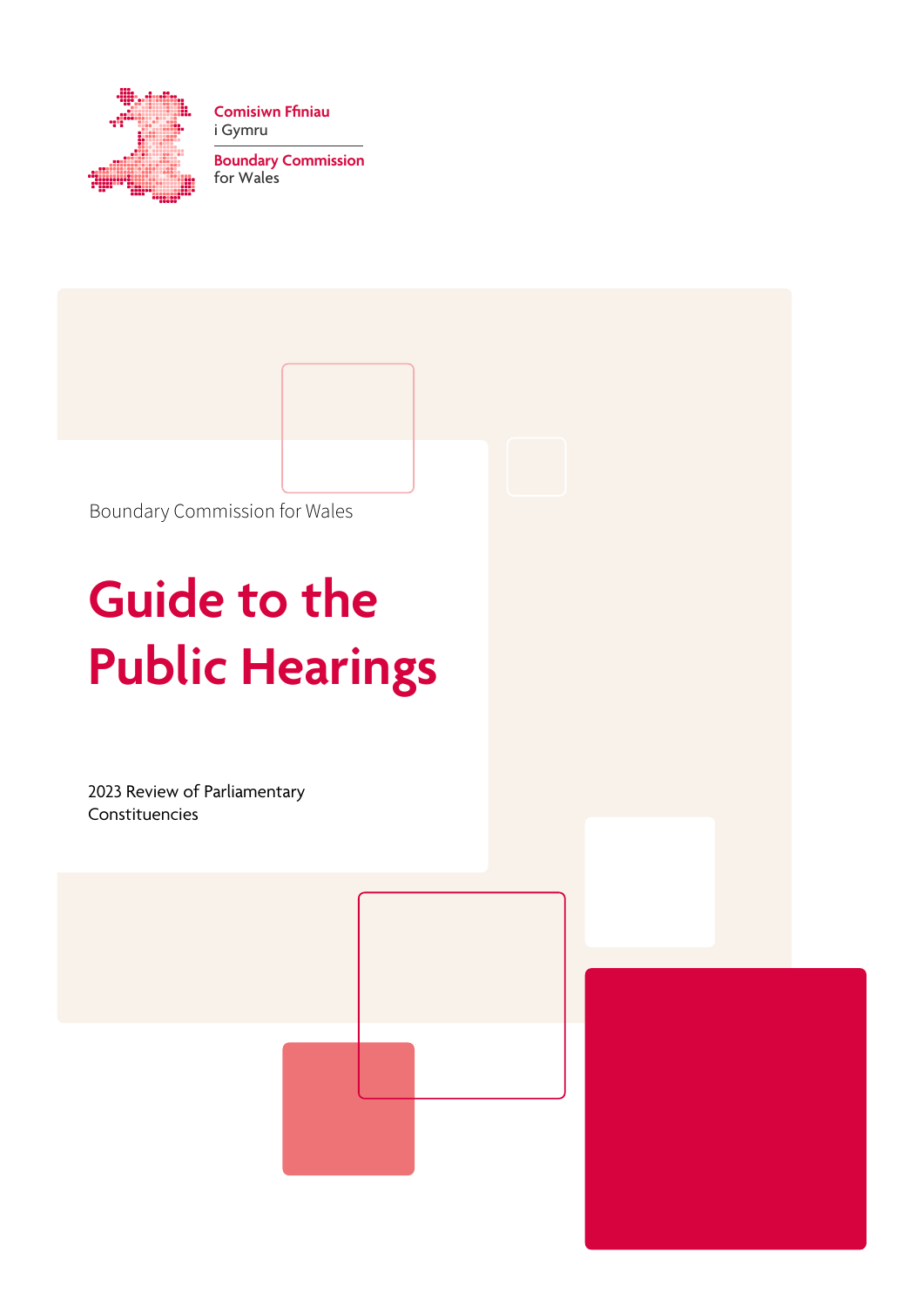

This document is available in Welsh The Commission welcomes correspondence and telephone calls in Welsh or English.

© Crown copyright 2021 – You may re-use this information (excluding logos) free of charge in any format or medium, under the terms of the Open Government Licence. To view this licence, visit http://www.nationalarchives.gov.uk/doc/open-government-licence or email: psi@nationalarchives. gov.uk Where we have identified any third-party copyright information, you will need to obtain permission from the copyright holders concerned.

Any enquiries regarding this publication should be sent to us at bcw@boundaries.wales

This document is also available from our website at www.bcomm-wales.gov.uk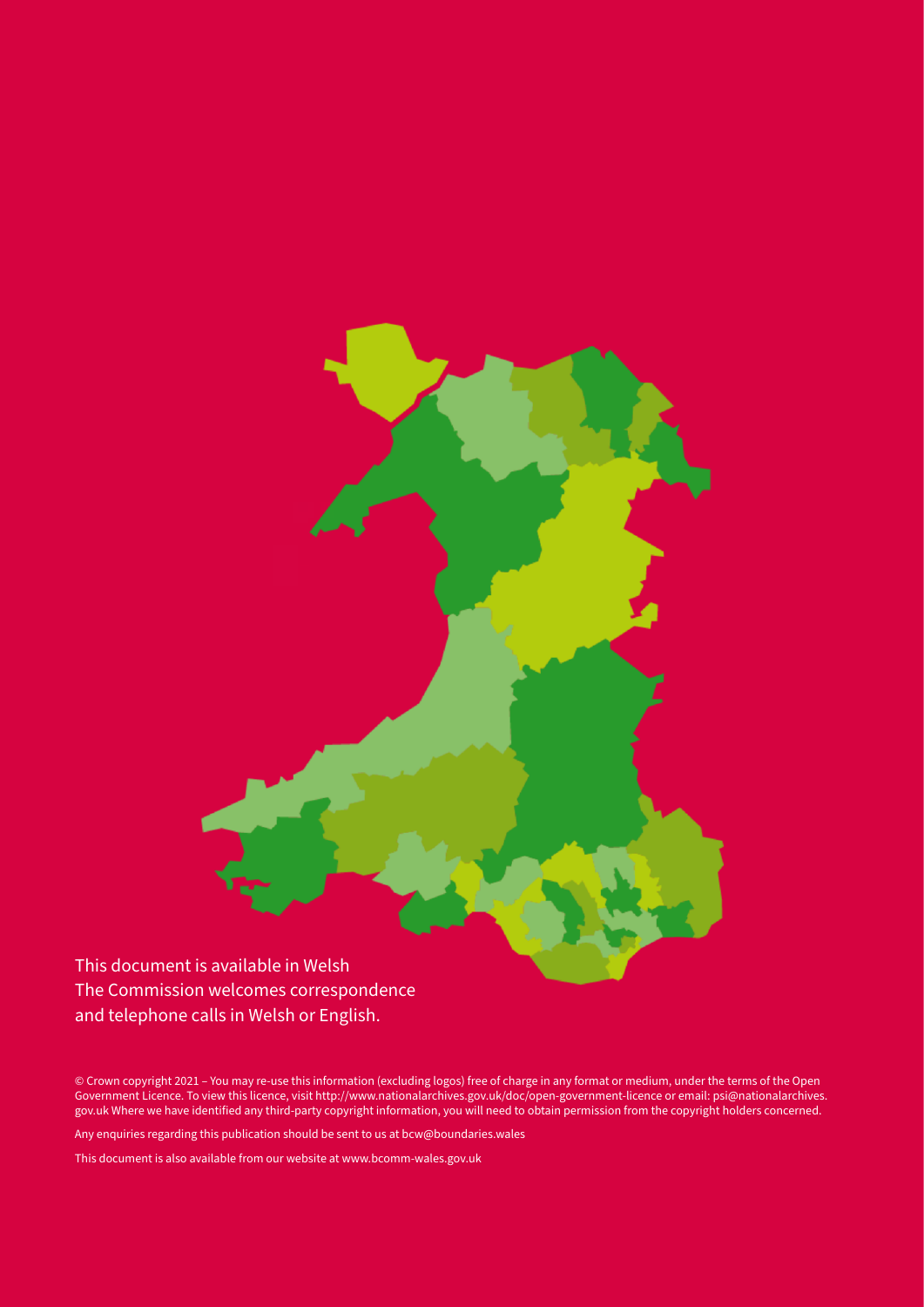## **Contents**

| <b>Chapter 1</b> | <b>Background and Purpose of this Guide</b> | 04              |
|------------------|---------------------------------------------|-----------------|
| <b>Chapter 2</b> | <b>Purpose of hearings</b>                  | 06              |
| <b>Chapter 3</b> | Number, locations and dates of hearings     | 06              |
| <b>Chapter 4</b> | Attendance at the hearings                  | 07              |
| <b>Chapter 5</b> | <b>Procedure at hearings</b>                | 09              |
| <b>Chapter 6</b> | <b>Publication and personal data</b>        | 12 <sup>2</sup> |
| <b>Chapter 7</b> | Appendix 1                                  | 13              |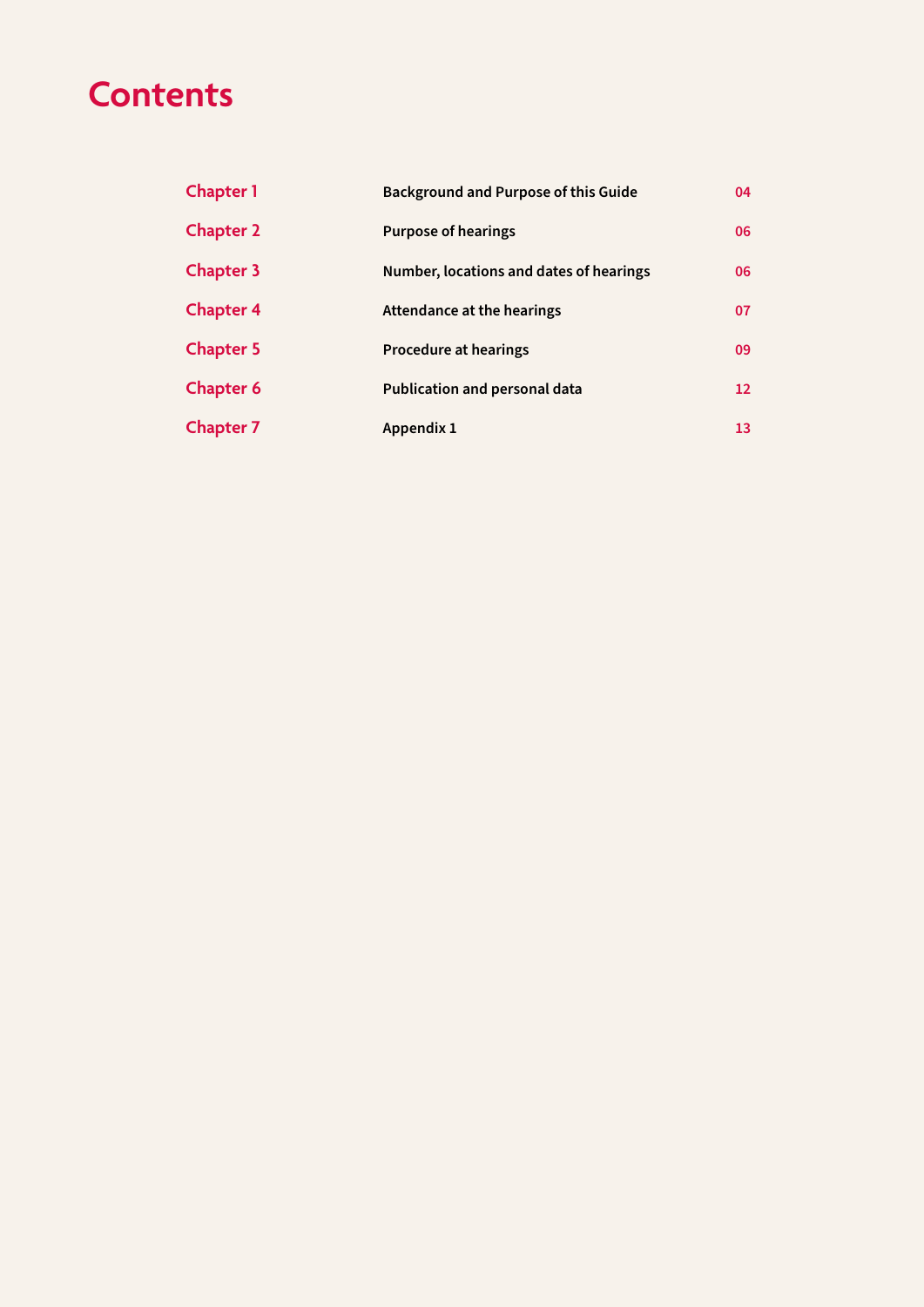# **Background and Purpose of this Guide**

The Parliamentary Constituencies Act 1986 (as amended) is the statutory framework the Commission is directed to abide by for the purpose of reviewing Parliamentary constituencies in Wales.

The Schedule from this Act, included as Appendix 1, sets out certain rules relating to the public hearings. Subject to those rules, the conduct of the Commission's public hearings will be a matter for the discretion of the chair of a public hearing. To ensure consistency of policy, procedure and practice, and to aid in the smooth running of the hearings, the Commission has provided guidance for the appointed chairs of the public hearings and this guidance for the public.

Each hearing will be chaired by an independent Assistant Commissioner, who will manage proceedings. The chair may decide on the order in which participants are invited to speak, the time allotted to individual speakers, and (if necessary due to shortage of time) on who is permitted to speak. The chair will also manage the questioning of individuals making representations and others at the hearing.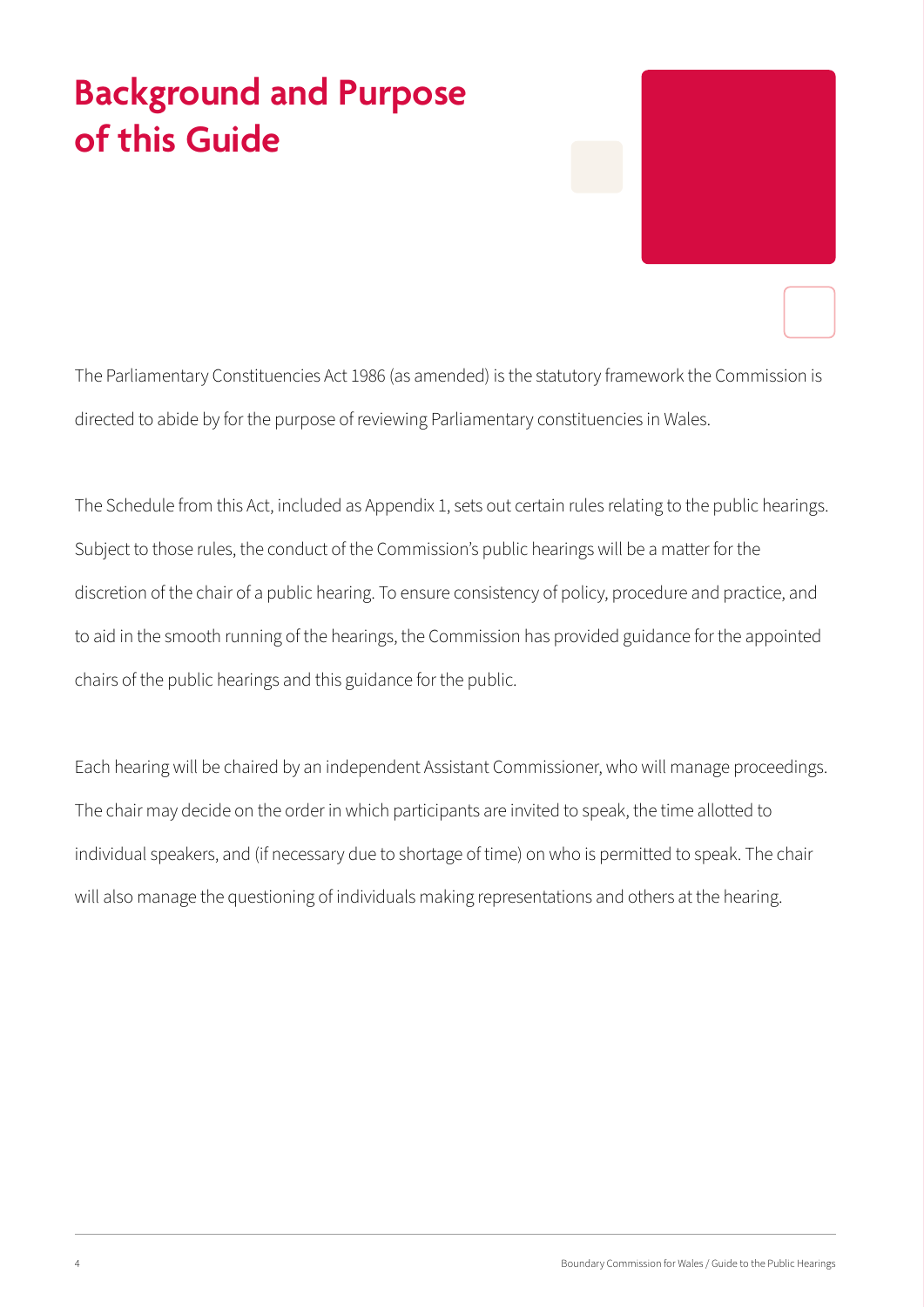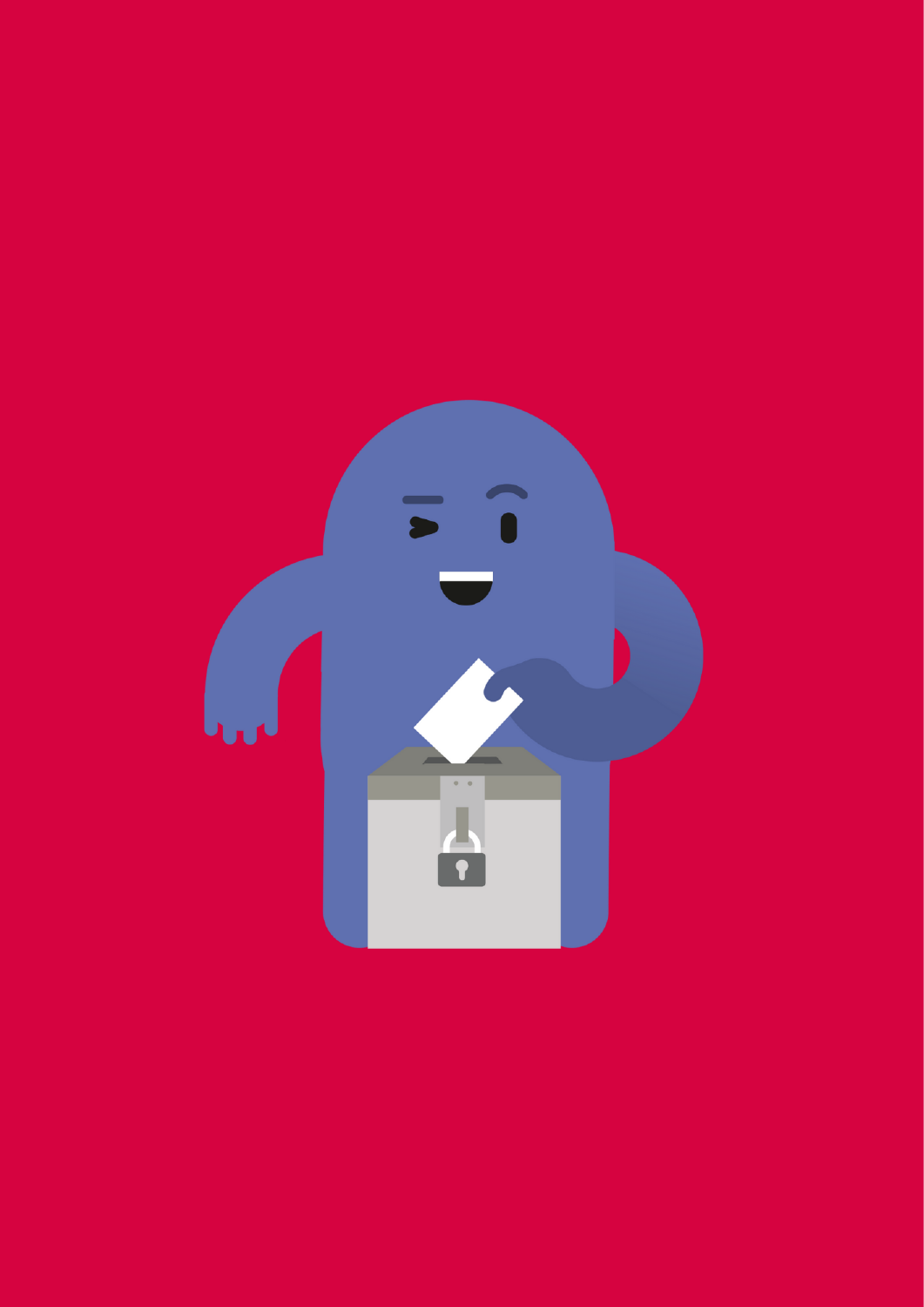# **Purpose of hearings**

A public hearing is intended to provide an opportunity for people to make representations about any of the Commission's initial proposals (including the naming of constituencies), present any counterproposals, and comment on counterproposals that may have been put forward by others during the initial consultation period.

# **Number, locations and dates of hearings**

The Commission will be holding five public hearings which is the maximum allowed by the legislation. The locations of these hearings, spread across Wales, have been chosen to ensure the maximum coverage and accessibility. The public hearings will be held at the following locations, venues and dates:

| Location    | <b>Venue</b>                            | Date             |
|-------------|-----------------------------------------|------------------|
| Cardiff     | Mercure Holland House, Cardiff CF24 0DD | 17 February 2022 |
| Wrexham     | Ramada Plaza, Wrexham LL13 7YH          | 23 February 2022 |
| Swansea     | Grand Hotel, Swansea SA1 1NX            | 1 March 2022     |
| Bangor      | Management Centre, Bangor LL57 2DG      | 9 March 2022     |
| Aberystwyth | Marine Hotel, Aberystwyth SY23 2DA      | 30 March 2022    |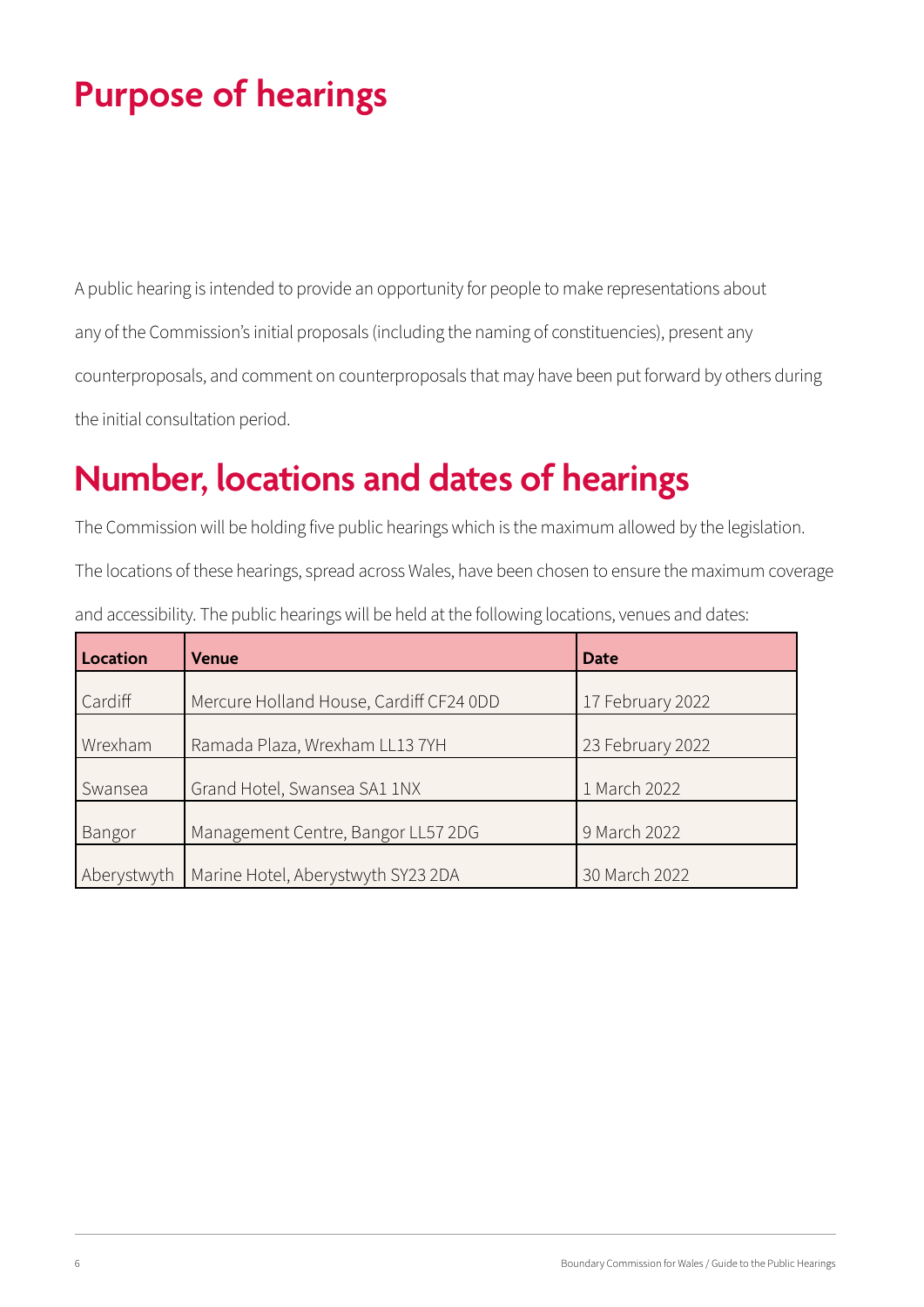# **Attendance at the hearings**

To enable the Commission to manage the hearings effectively, all contributors are requested to book a speaking slot in advance. If you would like to request a speaking slot in the public hearings please write to the Boundary Commission for Wales, Hastings House, Fitzalan Court, Cardiff CF24 0BL, fax to 029 2046 4823, or email bcw@boundaries.wales

In your request we would be grateful if you would include:

- Your name
- Address
- Telephone number
- Affiliation (if you are speaking on behalf of your organisation)
- Hearing(s) you would like to attend (in order of preference)
- The date(s) and session(s) you would be available to participate in(in order of preference).

The sessions are split into morning (8am–12 noon), afternoon (1pm–4.30pm) and evening (5pm–7.50pm) slots.

Speaking slots will be allocated on a first come, first served basis.

All those requests will receive an acknowledgement.

Approximately one week prior to the public hearing those requesting attendance will be contacted and given an approximate time slot. In addition to this, in order to aid the translators and transcribers, participants will be requested to provide their speaking note in advance. This is not compulsory but would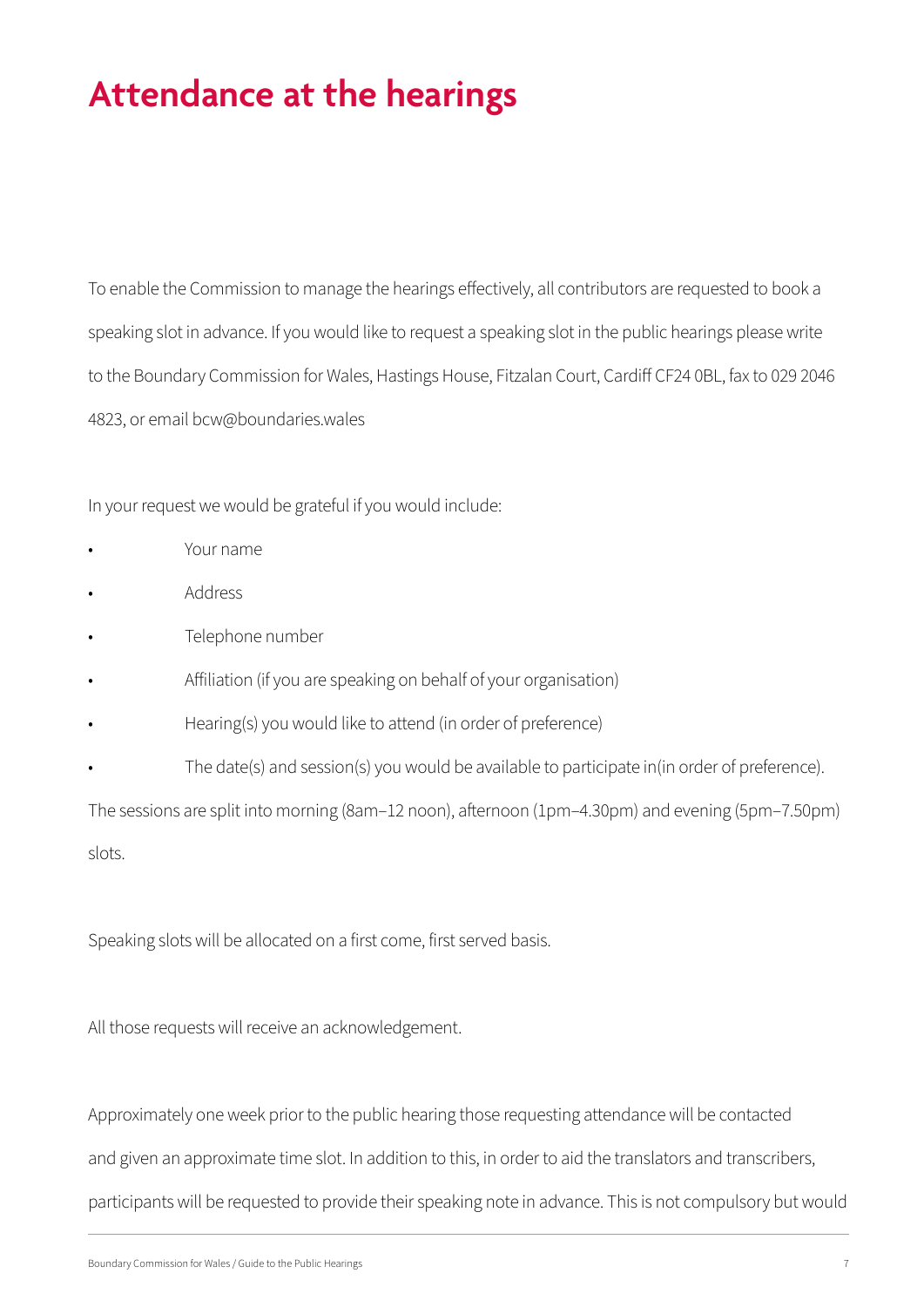greatly aid the smooth running of the hearings.

Facilities will be available at each venue to provide an electronic presentation. If a participant wishes to make a presentation, this will need to be provided in advance to ensure it is compatible with the software at the venue. If it is not provided in advance the Commission cannot guarantee that a participant will be able to make the electronic presentation.

In the event of exceptionally high demand to speak at a public hearing it may be the case that a second preference/another public hearing venue slot will be offered in place of the one a participant would prefer. Whilst the Commission will strive to avoid such difficulties, the Commission cannot guarantee that a participant will be able to make representations at their preferred time, date or venue.

#### **Media**

Representatives of the media may be present at a public hearing and may wish to record opening statements or conduct interviews in or around the hearing venue. It is at the chair's discretion as to what they will or will not be allowed to record of the hearing. Media enquiries will be dealt with upon request.

### **Live Streaming**

The public hearings will be live streamed on the Commission's website to allow people to have greater access to the hearings. Persons who wish to make representations at a hearing but who do not wish those representations to be recorded and live streamed are asked to make that known to the Commission as early as possible.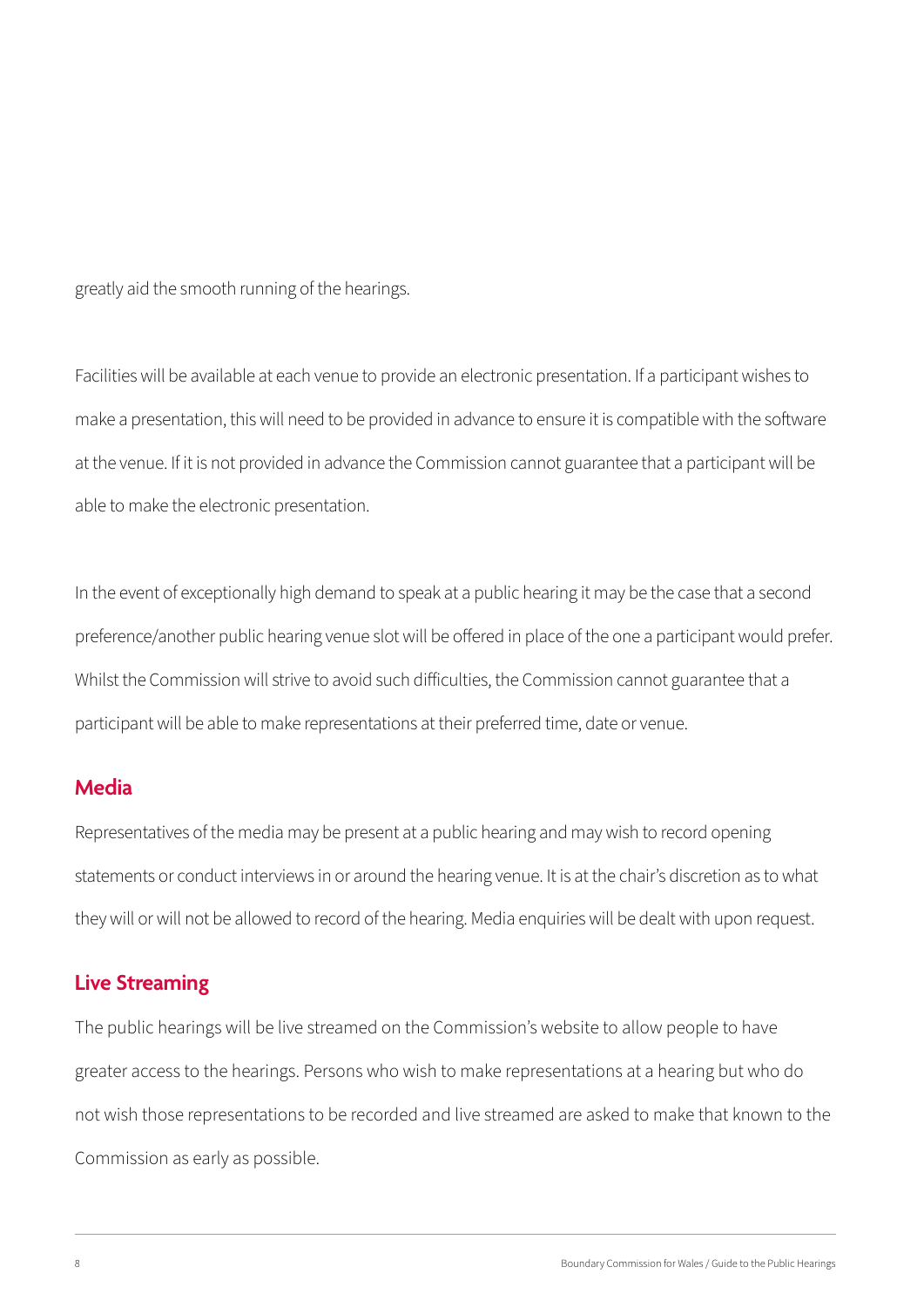### **Social Media**

Those in attendance of the hearing may wish to tweet, message or text during a hearing, or part of a hearing. On the condition this is done when the device is silent this is allowed. However, photography will be prohibited but may be permitted at the chair's discretion and will be dealt with upon request.

The chair will reserve the right to ask people to refrain from any activity that they may consider is disruptive to proceedings.

## **Procedure at hearings**

### **Length**

The hearings will begin at 8am and close at 8pm. It is hoped that this will give members of the public as much opportunity as possible to make representations to the Commission.

### **Recording and Transcription**

A transcription of each public hearing will be made available on the Commission's website. Therefore, all parts of the hearing must be recorded via the microphones provided. This may mean that participants are asked to repeat what has been said into the microphone for the record even if it has been heard by the chair and other participants and attendees. The transcriptions of the public hearings will be published on the Commission's website as soon as possible following the end of the secondary consultation period. The transcriptions will be made available and published on the Commission's website in due course.

### **Translation**

At each public hearing venue there will be the facility for contributions to be made in Welsh.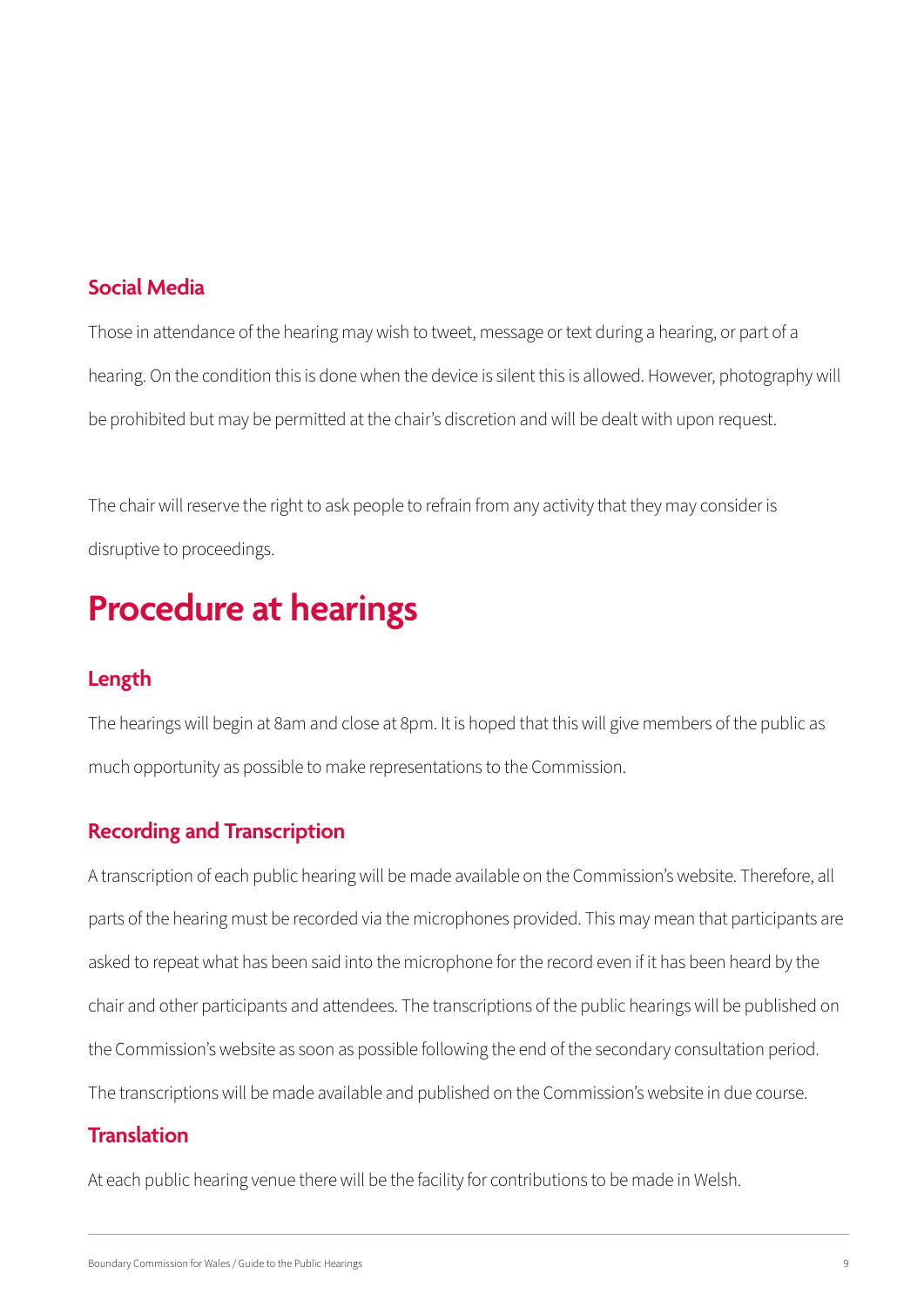#### **Commencement**

The chair will open the hearing with a short introduction to the day, which will include how the hearing will be carried out.

Following the introduction, the Commission's secretariat will provide a short presentation which will include an explanation of the proposals with which the hearing is concerned.

The presentation by the secretariat will not be an opportunity for those present to ask questions of the Commission or secretariat on the initial proposals.

### **Political Party Representations**

At the first hearing, the political parties with representation in the Welsh Parliament will be allocated a longer speaking slot at the start of the hearing to set out their proposals for the whole of the country. This longer speaking slot allows the political parties to address the whole of the country – however, it should be made clear that the BCW otherwise places no more weight on the representations from the political parties than from anyone else.

### **Running Order of Representations**

Approximately one week prior to the public hearing, the secretariat of the Commission will inform the participants of their slot. This running order will be listed on or near the front desk at each public hearing. This will also be made available on the Commission's website.

### **Representations**

As far as possible, speakers will be called out in the agreed order. For the purposes of translation,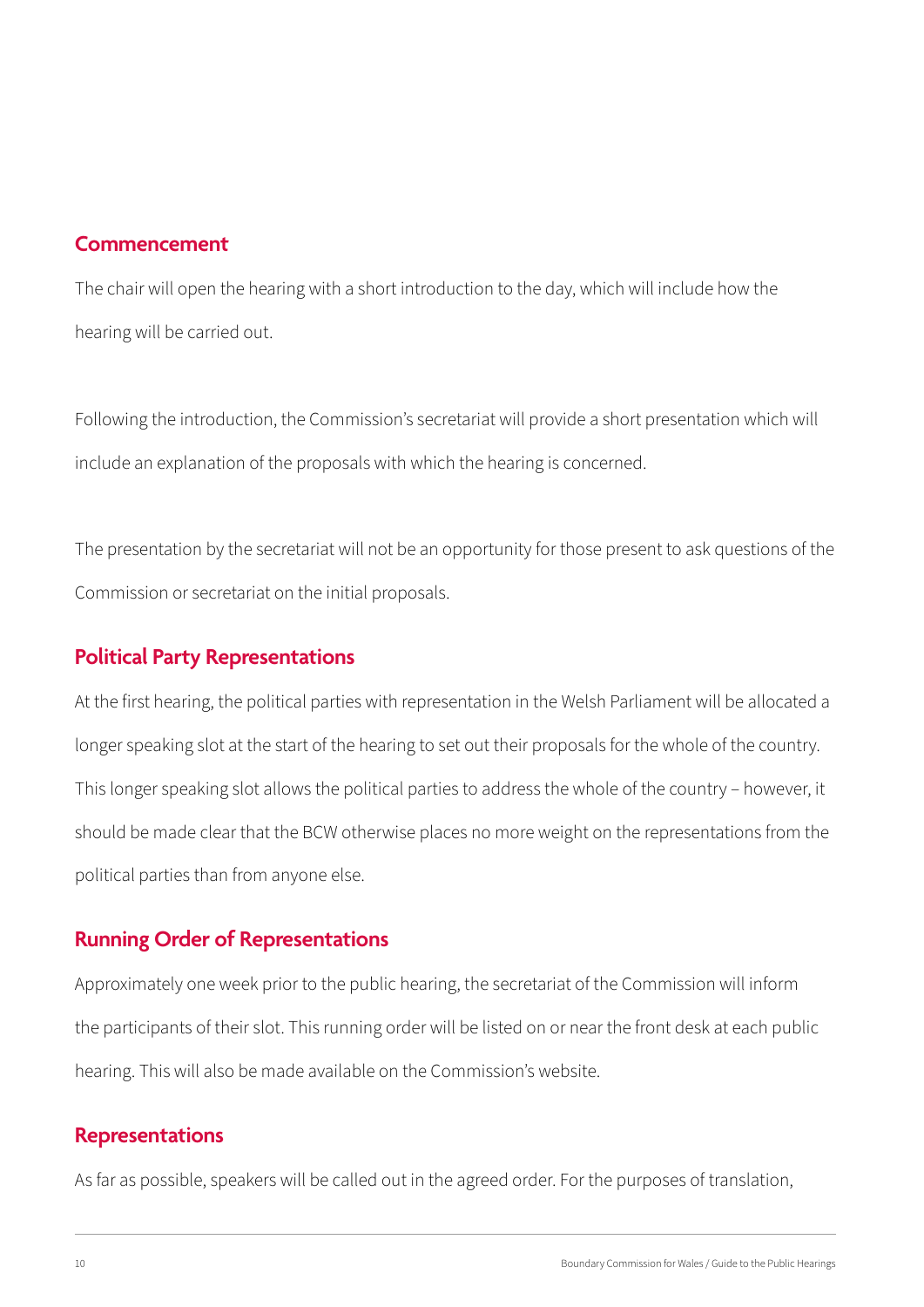speakers will be asked to confirm whether the representations will be made in Welsh or English. For the purposes of recording, the chair will ask the speaker to confirm their name, interest (political association, etc.) and, if appropriate, place of residence.

Following the representation, the speaker may be asked by the chair to clarify certain points. Requests for clarification by those present may be made only through the chair. The chair will decide whether those requests for clarification should be put to the speaker.

The Commission suggests that questioning of speakers be limited to points of clarification and that cross-examination should not be permitted. For the purposes of recording, the chair will ask the person seeking clarification to confirm their name, interest (political association, etc.) and, if appropriate, the area of residence, prior to asking a question.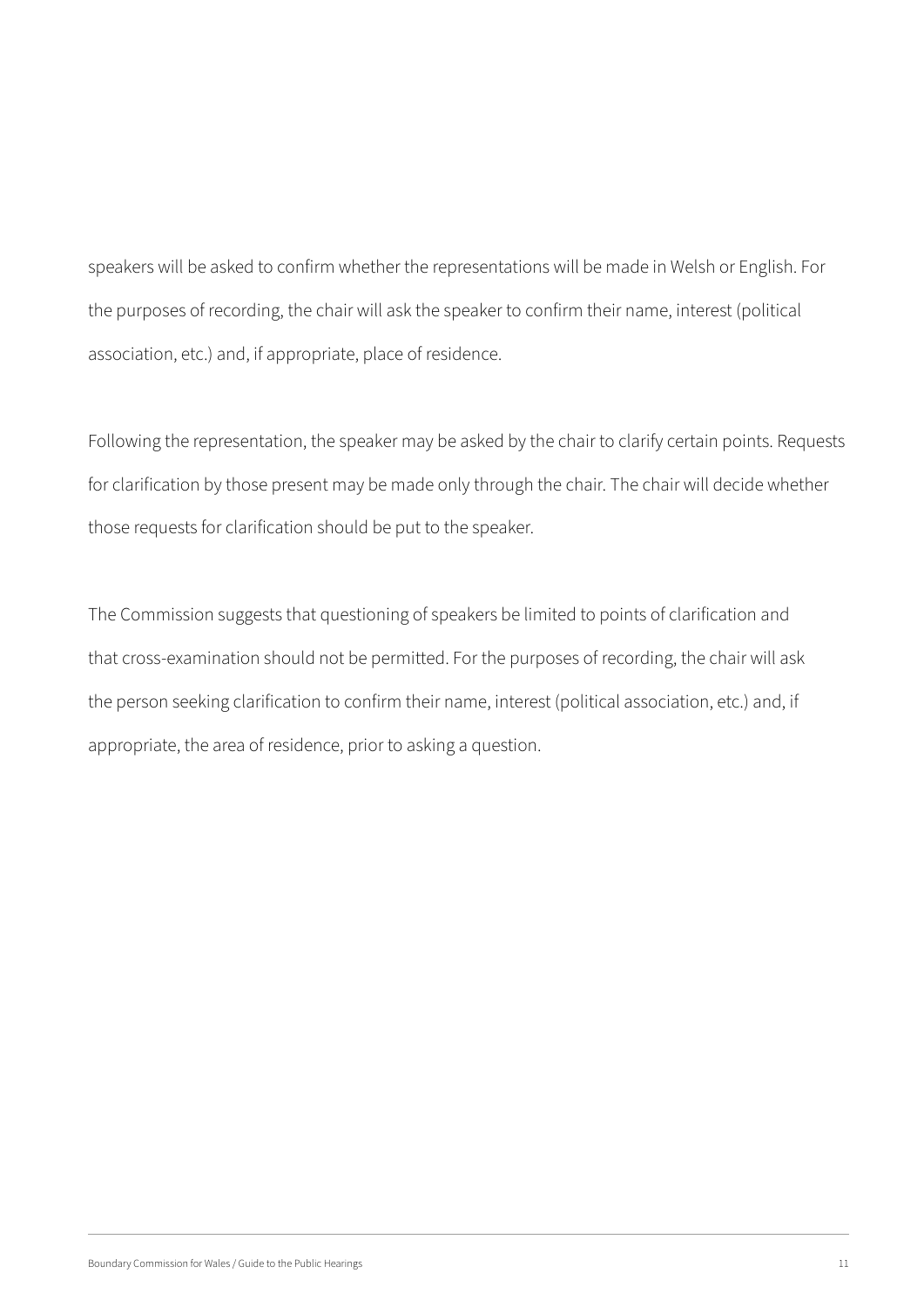# **Publication and personal data**

The Commission will publish a full transcript of each of the public hearings including the name and affiliation (if any) of the speaker. Personal details such as home address and personal contact details will be redacted.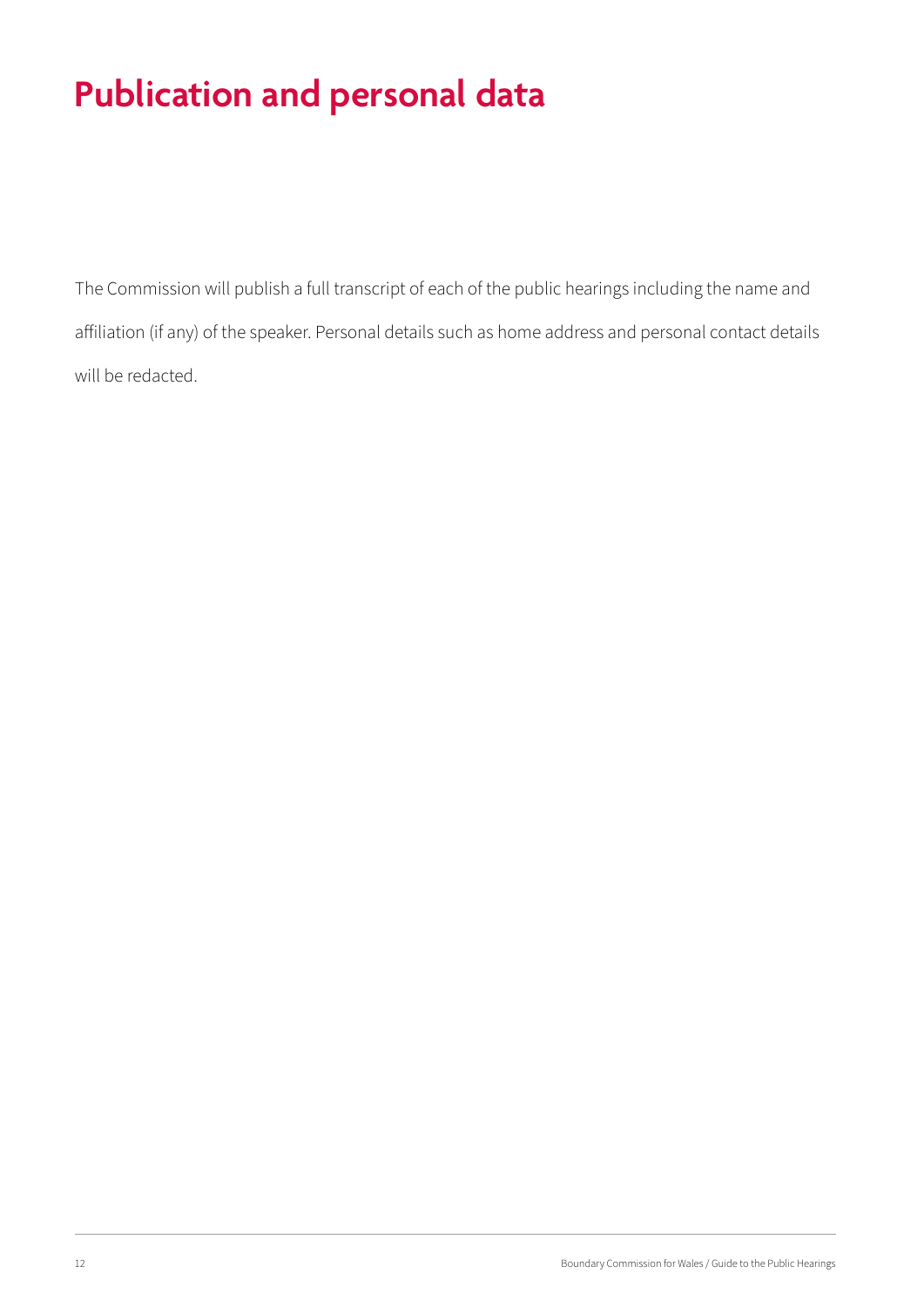# **Appendix 1**

#### **SCHEDULE 2A**

#### **PUBLIC HEARINGS ABOUT BOUNDARY COMMISSION PROPOSALS**

#### **Purpose of hearings**

1 The purpose of a public hearing is to enable representations to be made about any of the proposals with which the hearing is concerned.

#### **Number of hearings**

 $2(1)$  In relation to any particular report under section  $3(1)(a)$  of this Act-

(a) the Boundary Commission for England shall cause at least two and no more than five public hearings to be held in each English region;

(b) the Boundary Commission for Scotland shall cause at least two and no more than five public hearings to be held in Scotland;

(c) the Boundary Commission for Wales shall cause at least two and no more than five public hearings to be held in Wales;

(d) the Boundary Commission for Northern Ireland shall cause at least two and no more than five public hearings to be held in Northern Ireland.

(2) The public hearings in an English region shall be concerned with proposals for that region, and shall between them cover the whole region.

(3) The public hearings in Scotland shall be concerned with proposals for Scotland, and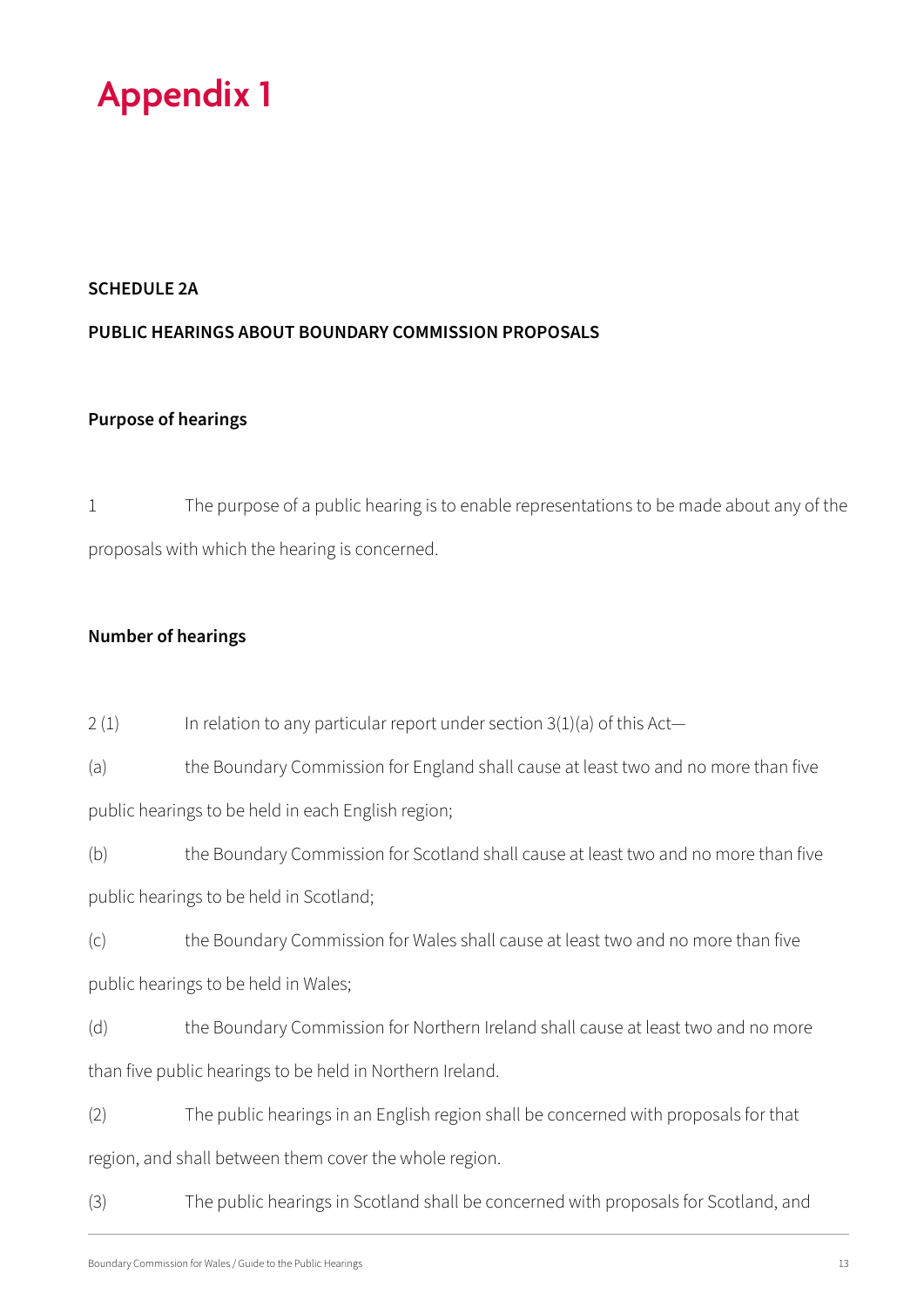shall between them cover the whole of Scotland.

(4) The public hearings in Wales shall be concerned with proposals for Wales, and shall between them cover the whole of Wales.

(5) The public hearings in Northern Ireland shall be concerned with proposals for Northern Ireland, and shall between them cover the whole of Northern Ireland.

### **Chair of hearing**

3 For each public hearing the Boundary Commission concerned shall appoint a person to chair the hearing.

### **Length of hearings**

4 A public hearing shall be completed within two days.

### **Procedure at hearings**

5 It is for the chair of each public hearing to determine the procedure that is to govern that hearing.

- 6 The chair shall make arrangements for a public hearing to begin with an explanation of—
- (a) the proposals with which the hearing is concerned;
- (b) how written representations about the proposals may be made (as mentioned in section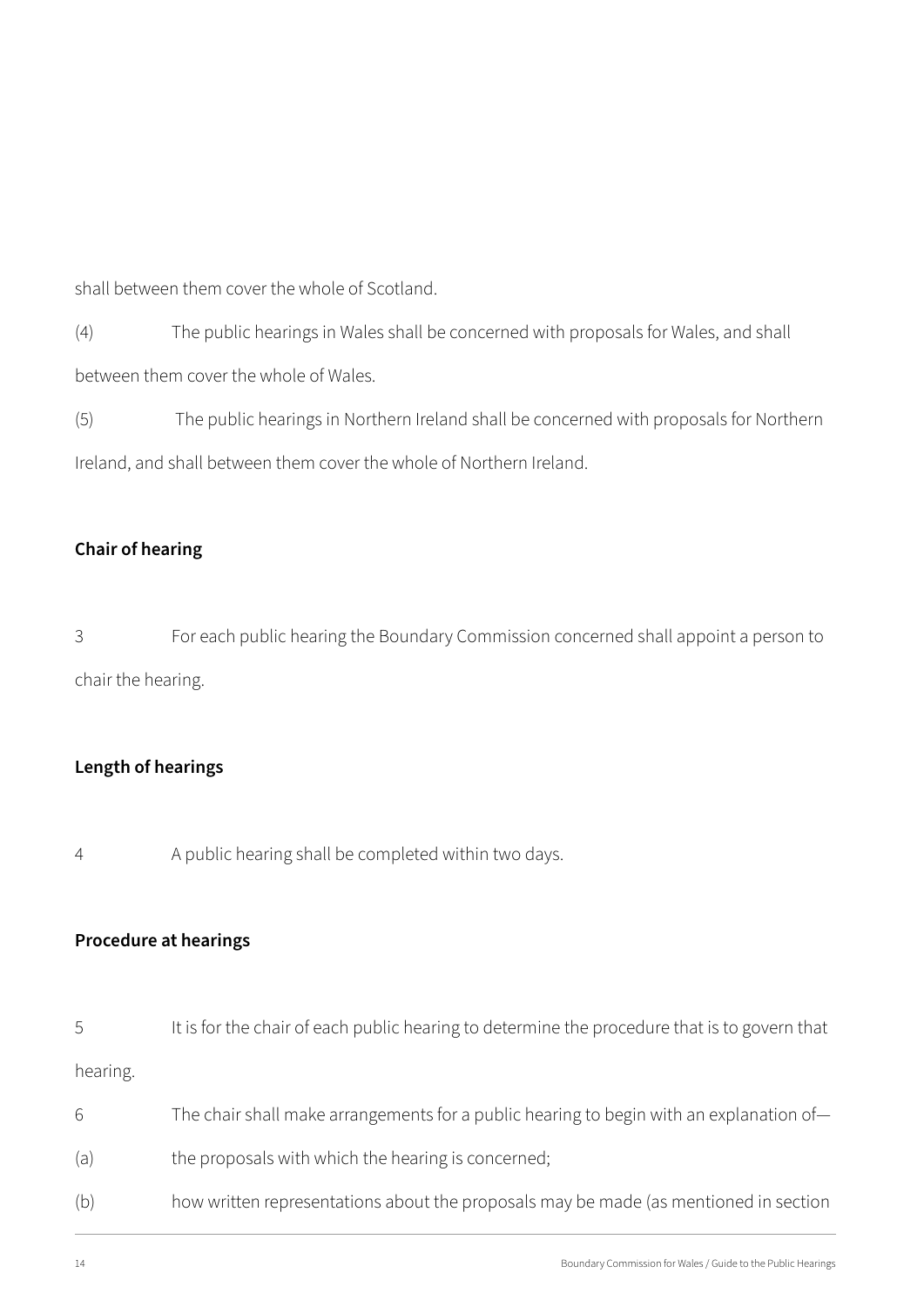5(1)(a), (4)(b), (4B)(b) or (5)(c) of this Act).

7 (1) The chair of a public hearing must allow representations to be made—

(a) by qualifying party;

(b) by any other persons (whether individuals or organisations) considered by the chair to

have an interest in any of the proposals with which the hearing is concerned.

Paragraph (b) above has effect subject to sub-paragraph (3)(b) below.

(2) The chair may restrict the amount of time allowed for representations—

(a) by qualifying parties, and

(b) by other persons,

and need not allow the same amount to each.

(3) The chair may determine—

(a) the order in which representations are made, and

(b) if necessary because of shortage of time, which of those wishing to make representations

are not allowed to do so, in whatever way the chair decides.

8 (1) The chair may put questions, or allow questions to be put, to a person present at the hearing.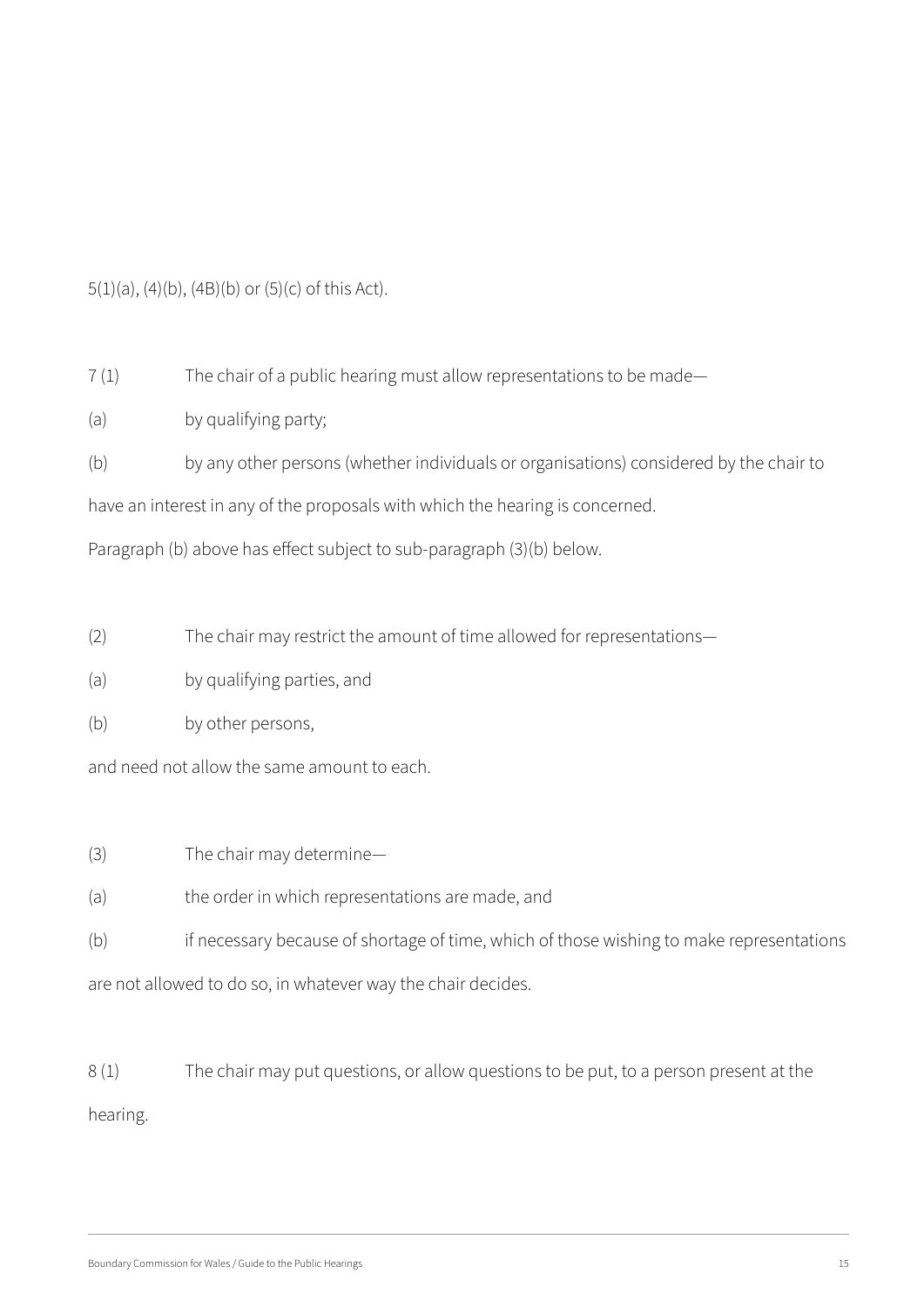(2) If questions are allowed to be put, the chair may regulate the manner of questioning or restrict the number of questions a person may ask.

#### **Interpretation**

9 In this Schedule—

• "the chair" means the person appointed under paragraph 3 above;

• "English region" means an electoral region specified in Schedule 1 to the European Parliamentary Elections Act 2002 (ignoring paragraph 2(2) of that Schedule and the references to Gibraltar) as it has effect on the day referred to in rule 5(2) of Schedule 2 to this Act;

"public hearing" means a hearing under section  $5(4)(c)$  of this Act;

• "qualifying party" means a party that is registered under Part 2 of the Political Parties,

Elections and Referendums Act 2000 and either—

(a) has at least one Member of the House of Commons representing a constituency in the region, or (as the case may be) the part of the United Kingdom, in which the hearing is held, or

(b) received at least 10% of the votes cast in that region or part in the most recent parliamentary general election.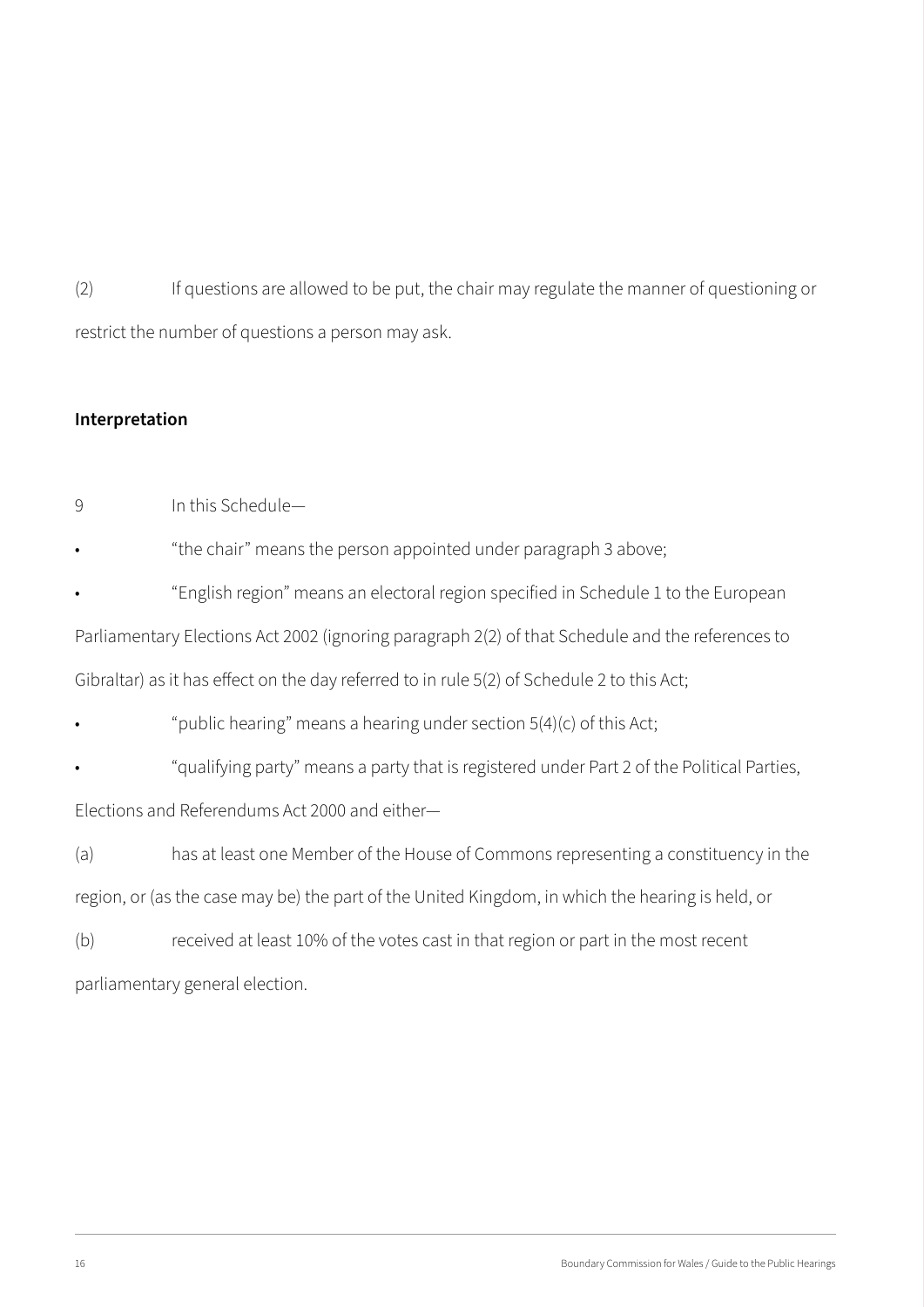